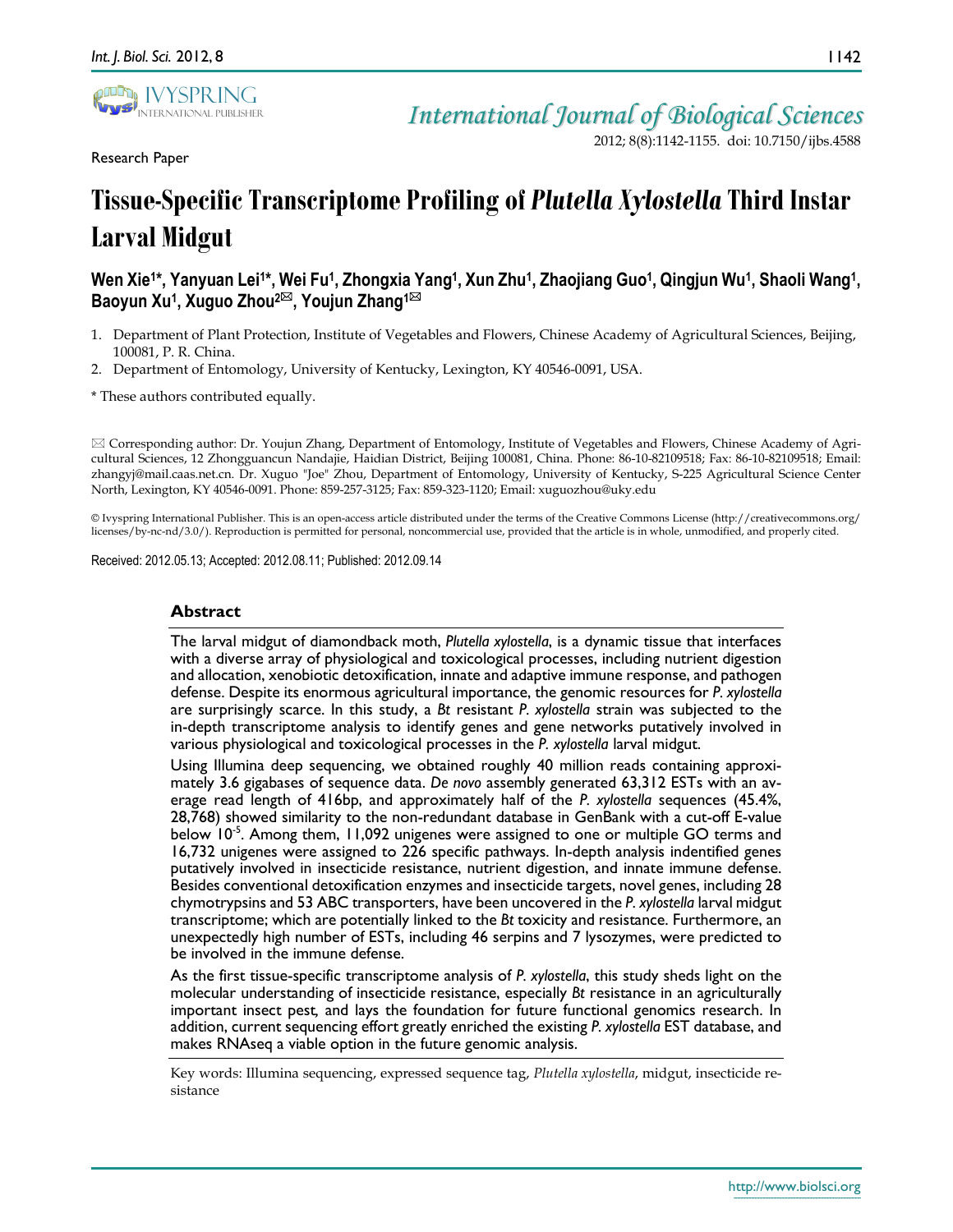## **INTRODUCTION**

The diamondback moth, *Plutella xylostella* (Lepidoptera: Plutellidae), is one of the most devastating insect pests in more than 100 countries around the world; affecting cruciferous plants, especially *Brassica oleracea* crops including cabbage, brussels sprout, broccoli, cauliflower, and turnip [1]. Estimated global damage and control costs for this insect pest exceed 1billion USD annually. This troublesome pest has been especially problematic in many parts of China since the 1970s, where the only successful form of control has been the use of insecticides. However, *Plutella xylostella* has developed a robust resistance to many chemical and biological pesticides, including organophosphates, pyrethroids, agricultural antibiotics, and *Bacillus thuringiensis* Berliner (*Bt*) toxins, one of the most successful microbial insecticides used worldwide for suppressing pest populations, especially lepidopterans [2].

*Plutella xylostella* has been studied extensively as a model system for insect physiology and insecticide resistance, including cuticle function [3], chemosensory proteins [4], hormonal regulation [5], insect immunity and defense [6, 7, 8], insect-plant interaction [9], and the mechanistic study of insecticide resistance [10, 11], especially against *Bt* toxins [12]. The target site for *Bt* toxins is believed to be the midgut, a dynamic tissue which plays a vital role in metabolism, digestion, and detoxification. In Lepidoptera, previous studies have focused on the role of proteases, lipases and carbohydrases in digestion, and carboxylesterases, glutathione-s-transferases and cytochrome P450s in xenobiotic metabolism in the midgut [13, 14, 15]. With the advent of genomics and its "omics" tools, current research looked more closely at the physiological and toxicological changes at a global level instead of focusing on individual genes in the midgut. Meunier *et al* studied the transcriptional responses of spruce budworm, *Choristoneura fumiferana,* larval midgut when challenged with a Cry1Ab *Bt* toxin at a sublethal concentration [16]. Eum *et al* investigated the immune-inducible genes in *P. xylostella* using ESTs and cDNA microarray [7]. Etebari *et al* documented the host-parasitoid interactions in *P. xylostella* larvae using an Illumina-based transcriptome profiling technique [8]. Most recently, He *et al* preformed the most comprehensive transcriptome analysis covering several developmental stages and different susceptible levels of *P. xylostella* to chlorpyrifos and fipronil, respectively [17]. For non-model organisms, without a fully sequenced genome, a robust EST database is essential for any downstream "omics"-based analyses, especially for the RNAseq. The time- and tissue-specific nature of transcriptome sequencing offers an unparalleled opportunity to investigate the temporal and spatial changes of gene expressions related to a specific biological question. Although a whole body transcriptome is currently available [8, 17], tissue-specific gene expression profiles in *P. xylostella* are lacking.

In this study, we used the second generation Illumina sequencing platform to provide a comprehensive view of the genes expressed in the larval midgut of a *Bt* resistant *P. xylostella*. We generated over three billion bases of high-quality DNA sequences and investigated the potential roles of these predicted proteins involved in various physiological and toxicological processes in *P. xylostella* larval midgut. In our effort to analyze the midgut transcriptome of *P. xylostella*, we focused on genes potentially involved in insecticide resistance, digestion, immune and defensive response, and peritrophic membrane integrity. This transcriptome sequencing effort has dramatically increased the number of known genes for this insect model and provides an invaluable resource for the subsequent RNAseq analysis as well as for *P. xylostella* genome annotation.

# **RESULT AND DISCUSSION**

#### **Sequencing summary**

To obtain an overview of the transcriptional profile of the midgut of the diamond back moth, *Plutella xylostella* (Lepidoptera: Plutellidae), a cDNA sample was prepared and sequenced using the Illumina sequencing platform. After cleaning and quality checks to remove the low quality reads, we obtained 39 million reads with an average length of 90bp from one plate of sequencing. To facilitate sequence assembly, these raw reads were assembly and resulted in 213,674 contigs with Trinity [18] (Table 1). The average size of a contig was 189bp and further assembled into 63,312 unigenes with an average size of 416bp, including 3,333 unigenes (5.26%) which are over 1,000bp in length (Table 1; Figure 1). The N50 of all contigs and unigenes are 262bp and 499bp, respectively. The size distribution of these contigs and unigenes are shown in Figure 1. The resultant parameters are comparable to a recent whole body transcriptomic sequencing efforts to inventory genes differentially expressed among developmental stages and between insecticide resistant and susceptible *P. xylostella* [Table 1]. To examine the quality of newly assembled *P. xylostella* midgut transcriptome, we selected 5 unigenes randomly for the RT-PCR validation. The resultant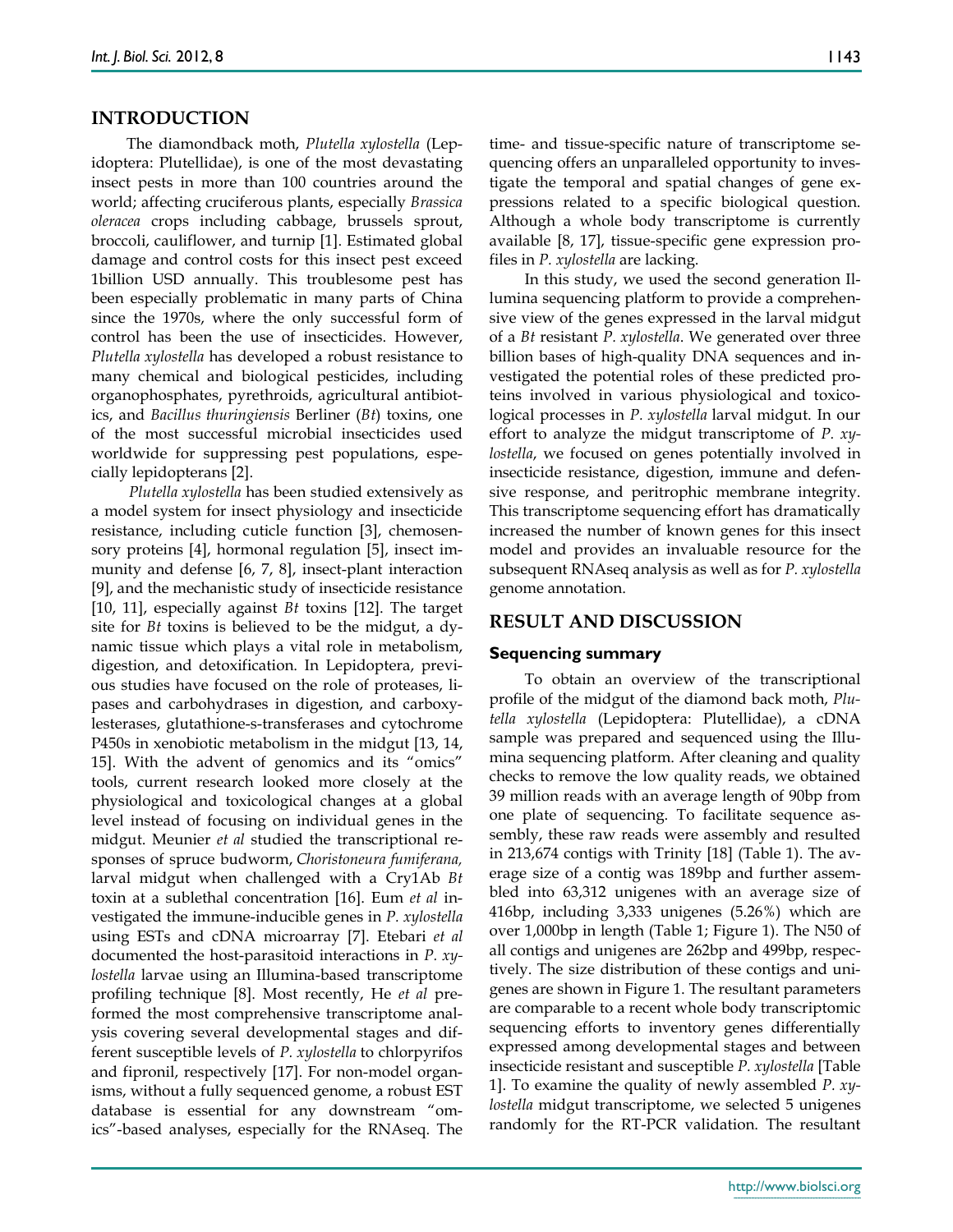PCR products were visualized on 1% agarose gel first and then cleaned for the direct sequencing. The identity of these PCR products (4/5) was confirmed by the conventional Sanger sequencing.

## **Table 1**. Sequencing summary in *Plutella xylostella* larval midgut transcriptome

| Sequencing Sum-<br>mary                  | Midgut specific<br>transcriptome | Whole body transcrip-<br>tomea |
|------------------------------------------|----------------------------------|--------------------------------|
| Total number of<br>reads                 | 39,764,230                       | 27,514,263-29,793,272          |
| Total base pairs<br>(bp)                 | 3,578,780,700                    | 4,127,139,450-4,468,990,800    |
| Average read<br>length (bp)              | 90                               | 75b                            |
| Total number of<br>contig                | 213,674                          | 223,409-313,859                |
| Mean length of<br>contigs (bp)           | 189                              | 153-161                        |
| $N50d$ of contigs                        | 262                              | 152-168                        |
| Total number of<br>unigenes              | 63,312                           | 171,262c                       |
| Mean length of<br>unigenes               | 416                              | 436-468                        |
| $N50d$ of unigenes                       | 499                              | 470-521                        |
| Sequences with<br>E-value $\leq 10^{-5}$ | 28,768 (45.4%)                   | 38,255 (22.3%)                 |
| Reference                                | this study                       | [17]                           |

aWhole body transcriptome included 6 libraries covering 4 developmental stages and 2 resistant 3rd instar larvae.

bPaired-end sequencing (75bp in each single-ended).

c171,262 non-redundant sequences from clustered results of all six libraries range from 54,869 to 73,194 unigenes.

dN50 size of contigs or unigenes was calculated by sorting all the sequences by their respective lengths, and then adding the length from longest to shortest until the summed length exceeded 50% of the total length of all sequences.

#### **Functional annotation**

For annotation, the unigenes were first searched using BLASTx against the non-redundant (nr) NCBI protein database with a cut-off E-value of 10-5. Using this approach, 28,768 genes (45.4% of all unigenes sequences) returned above the cut-off BLAST hits (Additional file 1: Table S1). Without a fully sequenced *P. xylostella* genome, more than half (54.6%) of the 63,312 assembled sequences could not be matched to known genes. The E-value distribution of the top hits in the nr database showed that 26.5% of the mapped sequences exhibit strong homology (smaller than 1.0E-45), whereas 73.5% of the homolog sequences have an E-value ranged between 1.0E-5 to 1.0E-45 (Figure 2A). For species distribution, 17.6% of the unigenes sequences have top matches (first hit) trained with sequences from the red flour beetle (*Tri-* *bolium castaneum*), followed by the ants (14.4%), mosquitoes (14.3%), fruitflies (12.4%), silkworm (*Bombyx mori*) (11.0%), and other Lepidoptera species (6.87%) (Figure 2B). There are 335 unigene sequences (1.15%) with the highest homology to genes from *P. xylostella* and the majority of these hits match to cytochrome P450 and trypsin-like serine proteinase (data not shown).

#### **Functional classification and pathway analysis**

GO assignments were used to classify the functions of the predicted *P. xylostella* midgut genes. Based on sequence homology, 11,092 unigene sequences can be categorized into 49 functional groups (Additional file 1: Table S3, Figure 3). In each of the three main categories (biological process, cellular component and molecular function) of the GO classification, "Cell", "Cellular process", "Cell part", "Binding" and "Metabolic process" are the dominant terms. In contrast, few genes fall into terms of "Cell killing" and "Translation regulator activity", "Synapse part" and "Virion" (Figure 3).



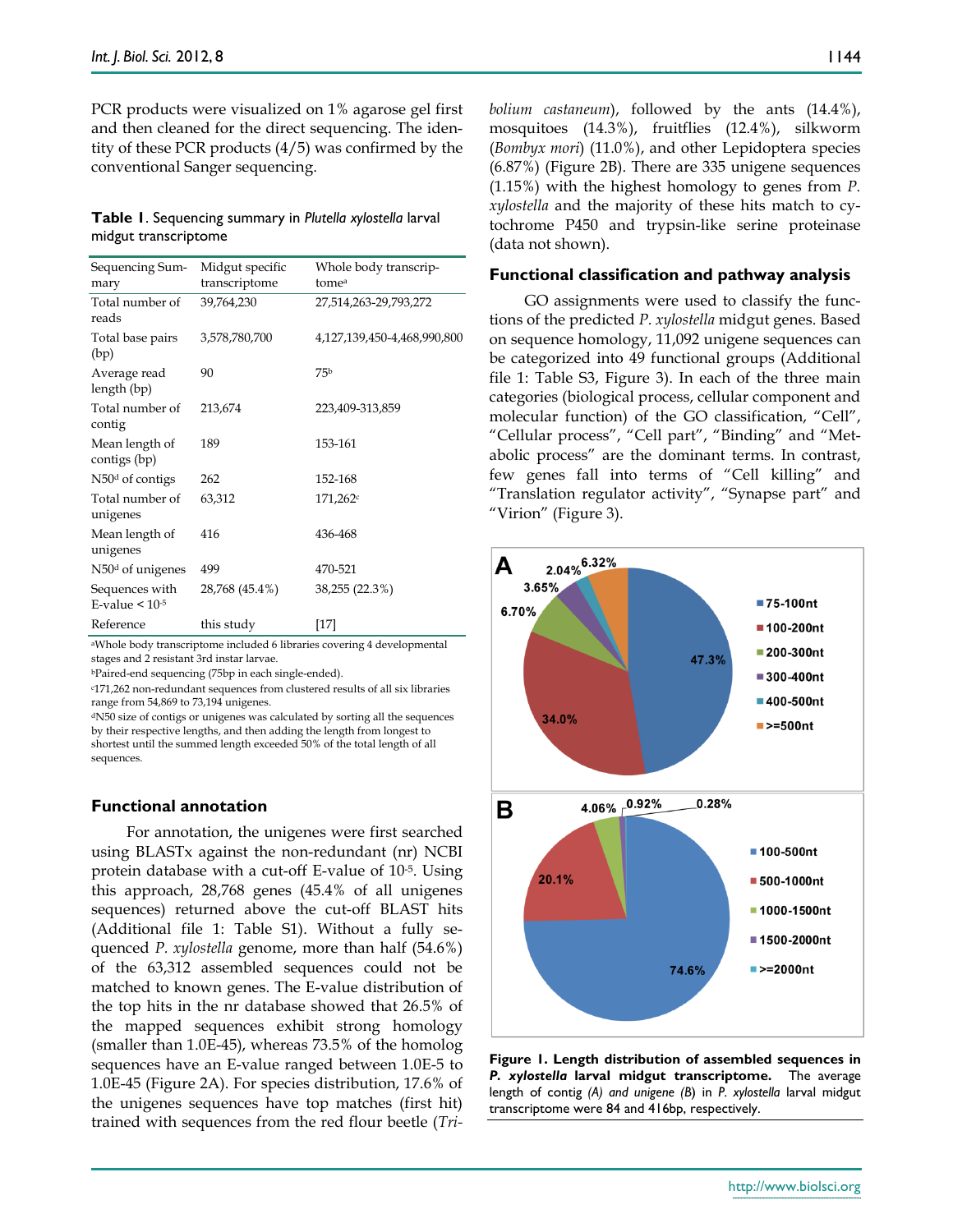1145



**Figure 2. E-value and species distribution of the top BLASTX hits**. The BLASTX search was carried out against the NCBI (National Center for Biotechnology Information) nr database. The search results were summarized based on the distribution of their E-value (A) and taxonomic status (B), respectively.

To further evaluate the completeness of our transcriptome library and the effectiveness of our annotation process, we searched the annotated sequences for genes involved in the Cluster of Orthologous Groups (COG, http://www.ncbi. nlm.nih.gov/COG/) classifications. In total, out of 28,768 nr hits, 15,557 unigene sequences (54.1%) have a COG classification (Figure 4). Among the 25 COG categories, "General function prediction only cluster" (2605, 16.7%) represents the largest group, followed by "Replication, recombination and repair" (1347, 8.66%), and "Translation, ribosomal structure and biogenesis" (1159, 7.45%). "Nuclear structure" (12, 0.077%), "Extracellular structures" (18, 0.12%), and "RNA processing and modification" (99, 0.64%) are

the least represented categories (Figure 4).

To identify the biological pathways that are active in *P. xylostella* midgut, 28,768 annotated sequences were mapped to the reference canonical pathways in Kyoto Encyclopedia of Genes and Genomes (KEGG) [19]. In total, 16,732 sequences were assigned to 226 KEGG pathways. The pathways with most representation by the unique sequences are Metabolic pathways (3226 members), Spliceosome (705 members), and Purine metabolism (628 members) (Additional File 1: Table S4). These annotations provide a valuable resource to study specific physiological processes, functions, and pathways involved in the *P. xylostella* midgut.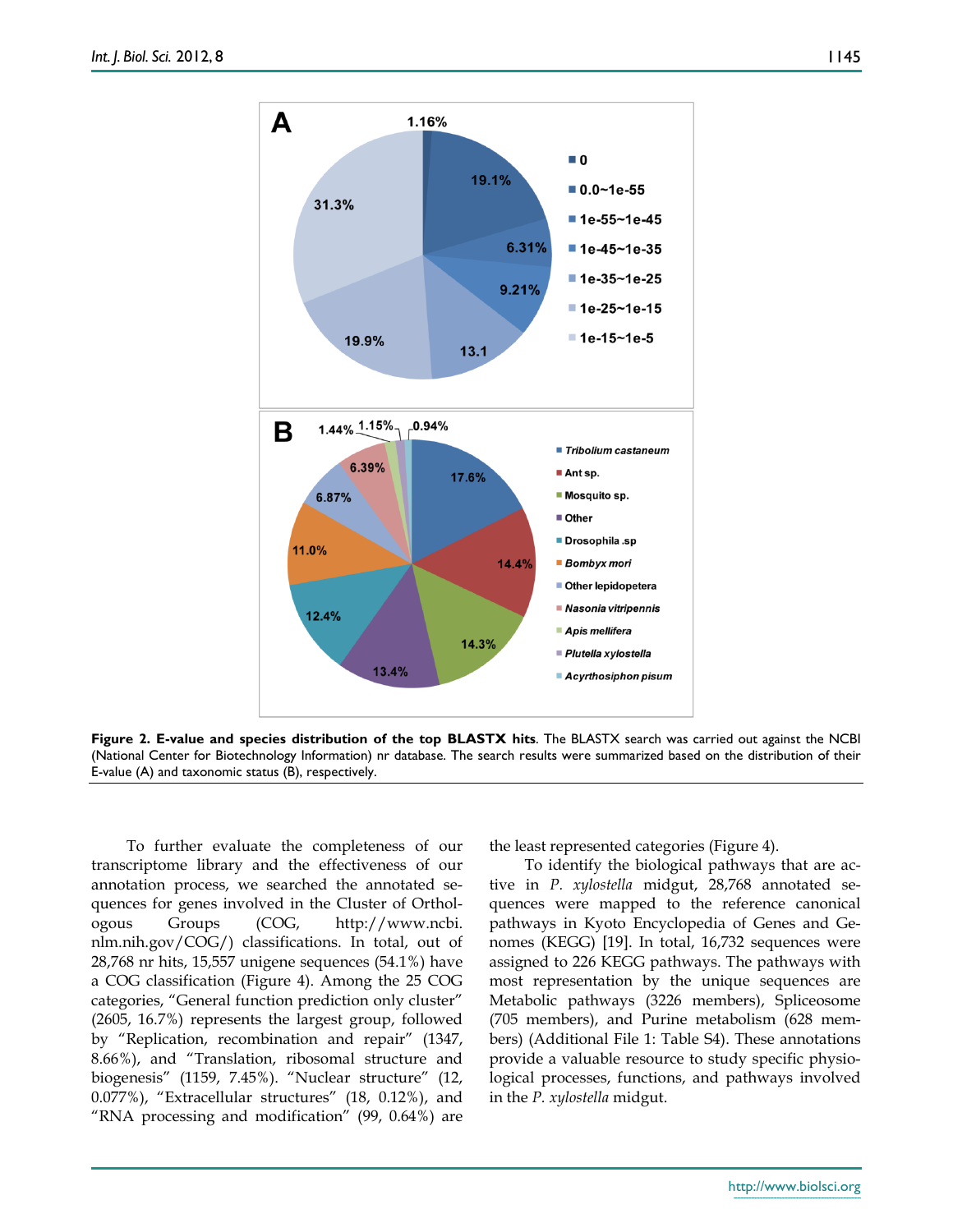

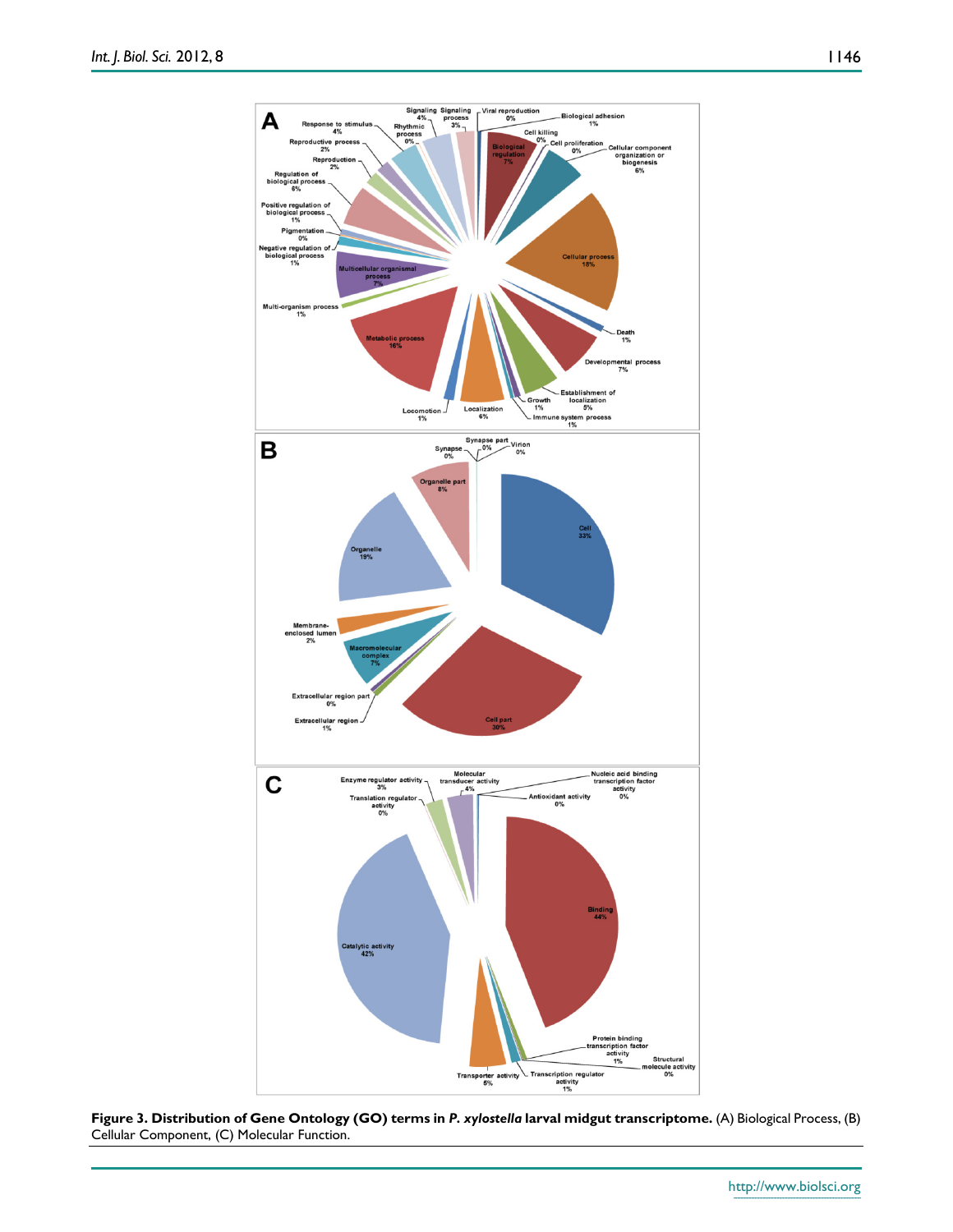

28,768 nr hits, 8,583 sequences have a COG classification among the 25 categories.

## **Putative SNPs and SSRs**

There were a total of 4,953 putative single nucleotide polymorphisms (SNPs) wherein 2,013 were transversions and 2940 were transitions, respectively (Table 2, Additional file 1: Table S5). Additionally, 2,351 simple sequence repeats (SSRs or microsatellites) were identified, of which 60% were dinucleotide repeats, followed by 37.5% trinucleotide and 2.1% tetranucleotide repeats (Table 3, Additional file 1: Table S6). Molecular markers, SNPs and SSRs, identified in this study lay a foundation for the better understanding of the adaptation and ecology of *P. xylostella* [20]. The identity of predicted molecular markers, however, needs to be validated in future research to exclude false positives and sequencing errors.

## **Putative transcription factors**

Of the 63,312 unigene sequences, 31,978 unigenes sequences with an open reading frame longer than 150 bp were used for the transcription factor (TF) prediction. After the HMMER search with 75 TF families from the *Drosophila* Transcription Factor Database (http://www.flytf.org/), 1107 unigenes were predicted as putative TF (Additional file 1: Table S7). Among them, the pfam family for "Zinc finger, C2H2 type" represents the largest TF family (407, 36.8%), followed by "Ras family" (77, 6.96%), and "Zinc-finger associated domain (zf-AD)" (67, 6.05%). (Table 4, Additional file 1: Table S7).

# **Genes putatively involved in insecticide resistance**

*Plutella xylostella* has developed resistance to various synthetic and biological pesticides, and has been an important model system to study the molecular mechanisms underlying the development of insecticide resistance. Sequences encoding enzymes potentially involved in xenobiotic detoxification and the targets of the major classes of synthetic insecticides were extracted and compared with sequences from the NCBI protein database. Genes po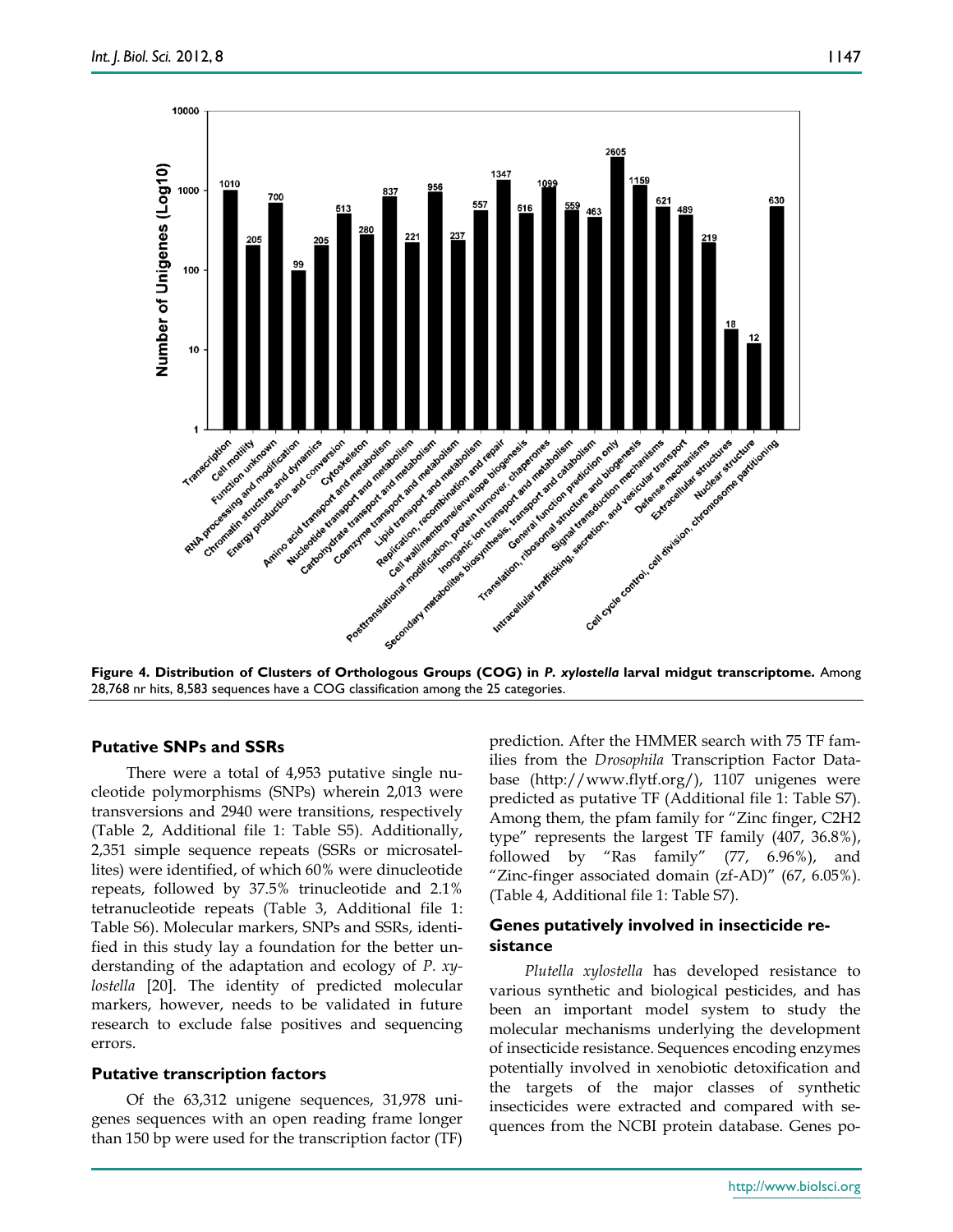tentially associated with the *Bt* toxicity and resistance in the *P. xylostella* larval midgut are listed in Figure 5, including alkaline cadherin, phosphatase, aminopeptidase, chymotrypsin, proteinase/protease, trypsin, ABC transporter, and glycosphingolipid. Among them, chymotrypsin was identified from the *P. xylostella* for the first time. In total, we obtained 28 chymotrypsin and 53 ABC transporter related sequences. After removing redundant sequences, we identified 18 different chymotrypsin sequences (Additional file 2: Table S8) and 35 ABC transporter sequences (Additional file 2: Table S9). The number of genes of interest obtained in this larval midgut transcriptome is comparable to a whole body sequencing effort (Figure 5), reflecting the tissue (spatial)-specific nature of transcriptome sequencing approach. Recently, an ABCC2 gene in *Heliothis virescens* was genetically linked to the Cry1Ac resistance. A loss-of-function mutation in ABCC2 led to the loss of Cry1Ac binding to membrane vesicles, suggesting ABC transporters may play a key role in the mode of action of *Bt* toxins [21]. Moreover, Baxter *et al* (2011) cloned an ABCC2 gene in *P. xylostella*, and genetically mapped it onto a locus controlling the *Bt* Cry1Ac resistance [12].

ESTs potentially involved in the insecticide metabolic resistance are summarized in Table 5, including conventional detoxification enzymes such as cytochrome P450 monooxygenase, carboxylesterase and glutathione S-transferase; and putative insecticide targets, including neuropeptide receptor, glutamate receptor and ryanodine receptor. Based on the closest BLAST hits in the NCBI nr database, transcripts encoding putative P450s were assigned to appropriate CYP clades and families (Table 6). Specifically, among 156 P450 unigenes annotated in the NCBI nr database, 74 contained CYP family information and 41 GST unigenes annotated in the NCBI nr database, 23 contained GST class information. The remaining 74 P450 unigenes were subdivided into 4 clades and 13 families, including 3 families of CYP304, CYP305 and CYP306 in CYP2 clade, 6 families of CYP6, CYP321, CYP337, CYP347, CYP354 and CYP366 in CYP3 clade, 1 CYP4 family in CYP4 clade, and 3 families of CYP301, CYP314 and CYP333 in mitochondrial CYP clade (Table 6). The majority of annotated P450s belonged to the CYP3 clade (41/74), and followed by CYP4 (13/74), mitochondrial (13/74), and CPY2  $(7/74)$ . At the family level, CYP6  $(26)$  and CYP4  $(13)$ are the most abundant P450 families. Four genes (CYP6B8, CYP6B9, CYP6B28 and CYP6B27) have been identified from *Helicoverpa zea* in the CYP6 family, which are associated with xenobiotics resistance [22, 23].

Meanwhile, the remaining 23 GST unigenes were subdivided into 5 classes, among which the *Omega*  class was the main group (10/23) which is identified in some Lepidopteran species, for example, *Spodoptera litura* [24], *Bombyx mori* [25], but absent in *Trialeurodes vaporariorum*[26], *Acyrthosiphon pisum* and *Myzus persicae*[27]. Furthermore, glutamate receptors are synaptic receptors located primarily on the membranes of neuronal cells and mediate neuronal communication at synapses throughout vertebrate and invertebrate nervous systems [28]. Ryanodine receptors (RyRs) are the major cellular mediator of calcium-induced calcium release in animal cells. Diamide insecticides control insects by the activation of RyRs which leads to uncontrolled calcium release in muscle [29]. In this study, unigenens encoding the glutamate receptor (10) and ryanodine receptor (22), respectively, were identified. After consolidating the redundant sequences, we assembled 8 different glutamate receptor sequences (Additional file 1: Table S2) and 9 ryanodine receptor sequences (Additional file 2: Table S10).

**Table 2**. Putative SNPs in *Plutella xylostella* larval midgut transcriptome

| Number of Occurrence |
|----------------------|
| 2,940                |
| 1,448                |
| 1,492                |
| 2,013                |
| 441                  |
| 564                  |
| 565                  |
| 443                  |
| 4,953                |
|                      |

**Table 3**. Microsatellite loci predicted in *Plutella xylostella* larval midgut transcriptome

| No. of<br>repeats | Di-<br>repeats | Tri-<br>repeats | Tetra-<br>nucleotide nucleotide nucleotide nucleotide nucleotide<br>repeats | Penta-<br>repeats | Hexa-<br>repeats |
|-------------------|----------------|-----------------|-----------------------------------------------------------------------------|-------------------|------------------|
| 5                 | 1096           | 624             | 38                                                                          | $\overline{2}$    |                  |
| 6                 | 196            | 186             | 11                                                                          |                   |                  |
| 7                 | 51             | 59              |                                                                             |                   |                  |
| 8                 | 29             | 12              |                                                                             |                   |                  |
| 9                 | 16             |                 |                                                                             |                   |                  |
| 10                | 8              |                 |                                                                             |                   |                  |
| 11                | 14             |                 |                                                                             |                   |                  |
| 12                | 7              |                 |                                                                             |                   |                  |
| 15                |                |                 |                                                                             |                   |                  |
| 16                |                |                 |                                                                             |                   | 1                |
| Subtotal 1417     |                | 882             | 49                                                                          | 2                 | 1                |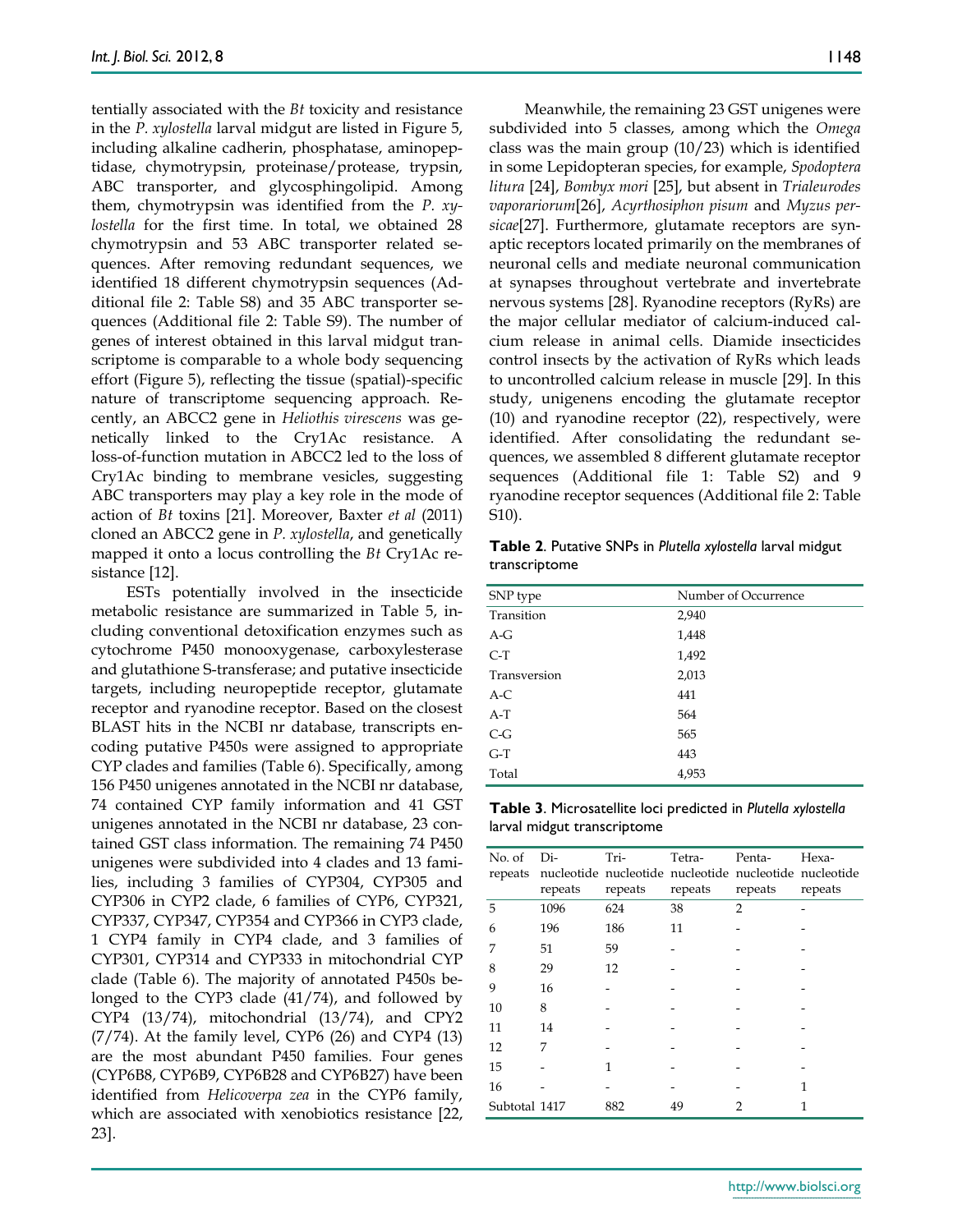| <b>Table 4.</b> Top transcription factor (TF) families in Plutella |  |
|--------------------------------------------------------------------|--|
| xylostella larval midgut transcriptome <sup>a</sup>                |  |

| ID      | TF related pfam Pfam domain description Number of occurrence | in midgut     |
|---------|--------------------------------------------------------------|---------------|
| PF00096 | Zinc finger, C2H2 type                                       | 407           |
| PF00071 | Ras family                                                   | 77            |
| PF07776 | Zinc-finger associated<br>domain (zf-AD)                     | 67            |
| PF00651 | BTB/POZ domain                                               | 47            |
| PF00412 | LIM domain                                                   | 30            |
| PF00046 | Homeobox domain                                              | 29            |
| PF00010 | Helix-loop-helix<br>DNA-binding domain                       | 26            |
| PF00628 | PHD-finger                                                   | 26            |
| PF00856 | SET domain                                                   | 26            |
| PF05485 | THAP domain                                                  | 24            |
| PF00505 | HMG (high mobility<br>group) box                             | 23            |
| PF00439 | Bromodomain                                                  | 21            |
| 1.1     | .                                                            | $\sim$ $\sim$ |

aDrosophila transcription factor database was used as a reference for the TF domain family search in this study.

## **Putative digestive enzymes**

The lepidopteran midgut plays key roles in the nutrient digestion and allocation. Digestive enzymes identified from this sequencing effort include trehalase, carboxypeptidase, dipeptidyl-peptidase, α-amylase, glucosidase and lipase (Table 5), chymotrypsin, proteinase/protease, aminopeptidase, and trypsin (Figure 5). Trehalase plays a pivotal role in various physiological processes, including flight metabolism [30], chitin synthesis [31], and cold tolerance [32] through the hydrolysis of trehalose, a principal hemolymph sugar in insects which is an indispensable substrate for energy production and macromolecular biosynthesis [33]. Trehalase was divided into the soluble (Tre-1) and the membrane-bound (Tre-2) trehalases [34]. In total, 11 trehalose related sequences were obtained. After consolidating the redundant sequences, we identified 8 different trehalase sequences containing Tre-1 and Tre-2 (Additional file 2: Table S11).

## **Table 5**. Genes of interest in *Plutella xylostella* larval midgut transcriptome

| Genes                                                    | NCBI <sup>a</sup> | Midgut specific <sup>b</sup> | Whole body <sup>c</sup> |  |  |
|----------------------------------------------------------|-------------------|------------------------------|-------------------------|--|--|
| Metabolic insecticide resistance and insecticide targets |                   |                              |                         |  |  |
| Cytochrome P450 monooxygenase                            | 17                | 156                          | 235                     |  |  |
| Carboxylesterase                                         | 9                 | 28                           | 40                      |  |  |
| Glutathione S-transferase                                | 7                 | 41                           | 40                      |  |  |
| Acetylcholinesterase                                     | 4                 | 1                            | 5                       |  |  |
| Nicotinic acetylcholine Receptor                         | 25                | 1                            | 22                      |  |  |
| GABA receptor                                            | 6                 | 2                            | 7                       |  |  |
| Neuropeptide receptor                                    | $\mathbf{1}$      | 43                           | 31                      |  |  |
| Glutamate receptor                                       | $\mathbf{0}$      | 10                           | 48                      |  |  |
| G-protein coupled receptor                               | $\theta$          | 14                           | 8                       |  |  |
| Ryanodine receptor                                       | $\boldsymbol{0}$  | 22                           | 60                      |  |  |
| Lipophorin receptor                                      | $\mathbf{1}$      | 8                            | 6                       |  |  |
| Sodium channel                                           | 14                | 6                            | 13                      |  |  |
| Chloride channel                                         | 5                 | 19                           | 21                      |  |  |
| NADH dehydrogenase                                       | $\mathbf{0}$      | 31                           | 44                      |  |  |
| NADH oxidoreductase                                      | $\mathbf{0}$      | 14                           | 27                      |  |  |
| Catalase                                                 | $\Omega$          | 20                           | 21                      |  |  |
| Peroxidase                                               | $\boldsymbol{0}$  | 21                           | 36                      |  |  |
| Superoxide dismutase                                     | 3                 | 8                            | 11                      |  |  |
| Nutrient digestion                                       |                   |                              |                         |  |  |
| Trehalase                                                | $\theta$          | 11                           | 11                      |  |  |
| Serine proteinase all types                              | 5                 | 45                           | 26                      |  |  |
| Cysteine proteinase all types                            | $\theta$          | 9                            | 11                      |  |  |
| Carboxypeptidase all types                               | $\mathbf{0}$      | 71                           | 109                     |  |  |
| Dipeptidyl-peptidase                                     | $\mathbf{0}$      | 19                           | 20                      |  |  |
| a-amylase                                                | $\mathbf{0}$      | 15                           | 10                      |  |  |
| glucosidase                                              | $\mathbf{0}$      | 62                           | 77                      |  |  |
| Lipase                                                   | 16                | 149                          | 153                     |  |  |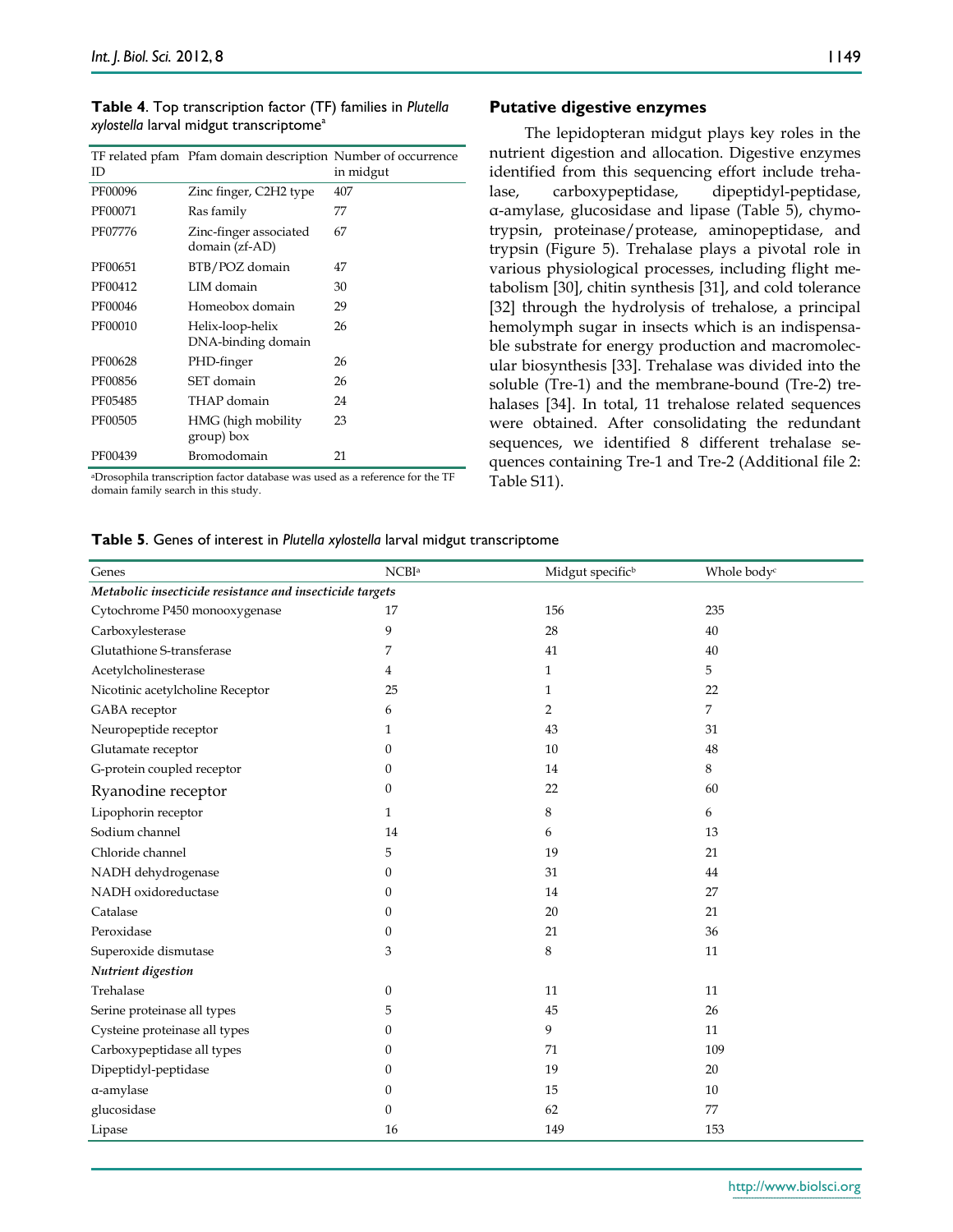| Innate immune defense                                             |    |    |    |  |
|-------------------------------------------------------------------|----|----|----|--|
| Toll-like receptor (TLR)                                          |    | 5  | 4  |  |
| $\beta$ -1,3-glucan                                               |    | 13 | 38 |  |
| $\beta$ -1,3-glucanase                                            |    | 8  | 5  |  |
| Peptidoglycan recognition protein                                 |    | 10 | 12 |  |
| Defensin                                                          |    |    |    |  |
| Lysozyme                                                          |    | 7  | 7  |  |
| Serine protease inhibitor (Serpin)                                | h  | 46 | 78 |  |
| Transferrin                                                       |    | 14 | 19 |  |
| Peritrophic membrane biosynthesis, metabolization and remodelling |    |    |    |  |
| Chitin synthase                                                   |    | 14 | 24 |  |
| Chitinase                                                         |    | 38 | 39 |  |
| Chitin deacetylase                                                |    | 12 | 9  |  |
| Peritrophin-like, Mucin-like                                      | 51 |    | 46 |  |

aNumber of *Plutella xylostella* sequences available at the NCBI protein database (as of August 2011).

 $\,$  bNumber of sequences obtained in a tissue-specific transcriptome (this study, in shade).

bNumber of sequences obtained in a whole body transcriptome **[17]**.

| Table 6. Different CYPs P450 clans, families, and GSTs classes in midgut transcriptome of Plutella xylostella |  |  |  |  |  |  |
|---------------------------------------------------------------------------------------------------------------|--|--|--|--|--|--|
|---------------------------------------------------------------------------------------------------------------|--|--|--|--|--|--|

| Detoxification enzymes             | #Occurrence    | Family members with corresponding number                                                                                                   |
|------------------------------------|----------------|--------------------------------------------------------------------------------------------------------------------------------------------|
| <b>CYPs P450</b>                   |                |                                                                                                                                            |
| Cyp2 clade (3 families)            |                |                                                                                                                                            |
| <b>CYP304</b>                      | 04             | CYPCCCIVA1(1), CYPCCCIVF2(3)                                                                                                               |
| <b>CYP305</b>                      | 01             | CYPCCCVB1(1)                                                                                                                               |
| <b>CYP306</b>                      | 02             | CYPCCCVIA1(2)                                                                                                                              |
| Cyp3 clade (6 families)            |                |                                                                                                                                            |
| CYP <sub>6</sub>                   | 26             | CYPVIAB13(5), CYPVIAB5(4), CYPVIAE27(1), CYPVIAE32(5), CYPVIAE9(1),<br>CYPVIAN5(5), CYPVIBK1(1), CYPVIBQ4(1), CYPVIK1(3)                   |
| <b>CYP321</b>                      | 06             | CYPCCCXXIA1(3), CYPCCCXXIB1(3)                                                                                                             |
| <b>CYP337</b>                      | 02             | CYPCCCXXXVIIA1(1), CYPCCCXXXVIIB1(1)                                                                                                       |
| <b>CYP347</b>                      | 01             | CYPCCCXLVIIA1(1)                                                                                                                           |
| <b>CYP354</b>                      | 04             | CYPCCCLIVA5(4)                                                                                                                             |
| CYP366                             | 02             | CYPCCCLXVIA1(2)                                                                                                                            |
| Cyp4 clade (1 family)              |                |                                                                                                                                            |
| CYP4                               | 13             | CYPIV(1), CYPIVAB2(1), CYPIVCG1(1), CYPIVG11(1), CYPIVG4(1),<br>CYPIVG47(2), CYPIVM1(2), CYPIVM2(1), CYPIVM5(1), CYPIVM7(1),<br>CYPIVV2(1) |
| Mitochondrial CYP clade (3 family) |                |                                                                                                                                            |
| <b>CYP301</b>                      | 02             | CYPCCCIA1(1), CYPCCCIB1(1)                                                                                                                 |
| <b>CYP314</b>                      | 05             | CYPCCCXIVA1(5)                                                                                                                             |
| <b>CYP333</b>                      | 06             | CYPCCCXXXIIIA3(2), CYPCCCXXXIIIB10(1), CYPCCCXXXIIIB11(3)                                                                                  |
| <b>GSTs</b> classes                |                |                                                                                                                                            |
| Delta                              | $\overline{2}$ | $Delta(1)$ , $Delta(3(1)$                                                                                                                  |
| Epsilon                            | 3              | Epsilon2(1), Epsilon4(1), Epsilon6(1)                                                                                                      |
| Omega                              | 10             | Omega1(7), Omega2(1), Omega3(2)                                                                                                            |
| Theta                              | 4              | Theta $(3)$ , Theta $1(1)$                                                                                                                 |
| Zeta                               | 4              | $Zeta(2)$ , $Zeta(2)$                                                                                                                      |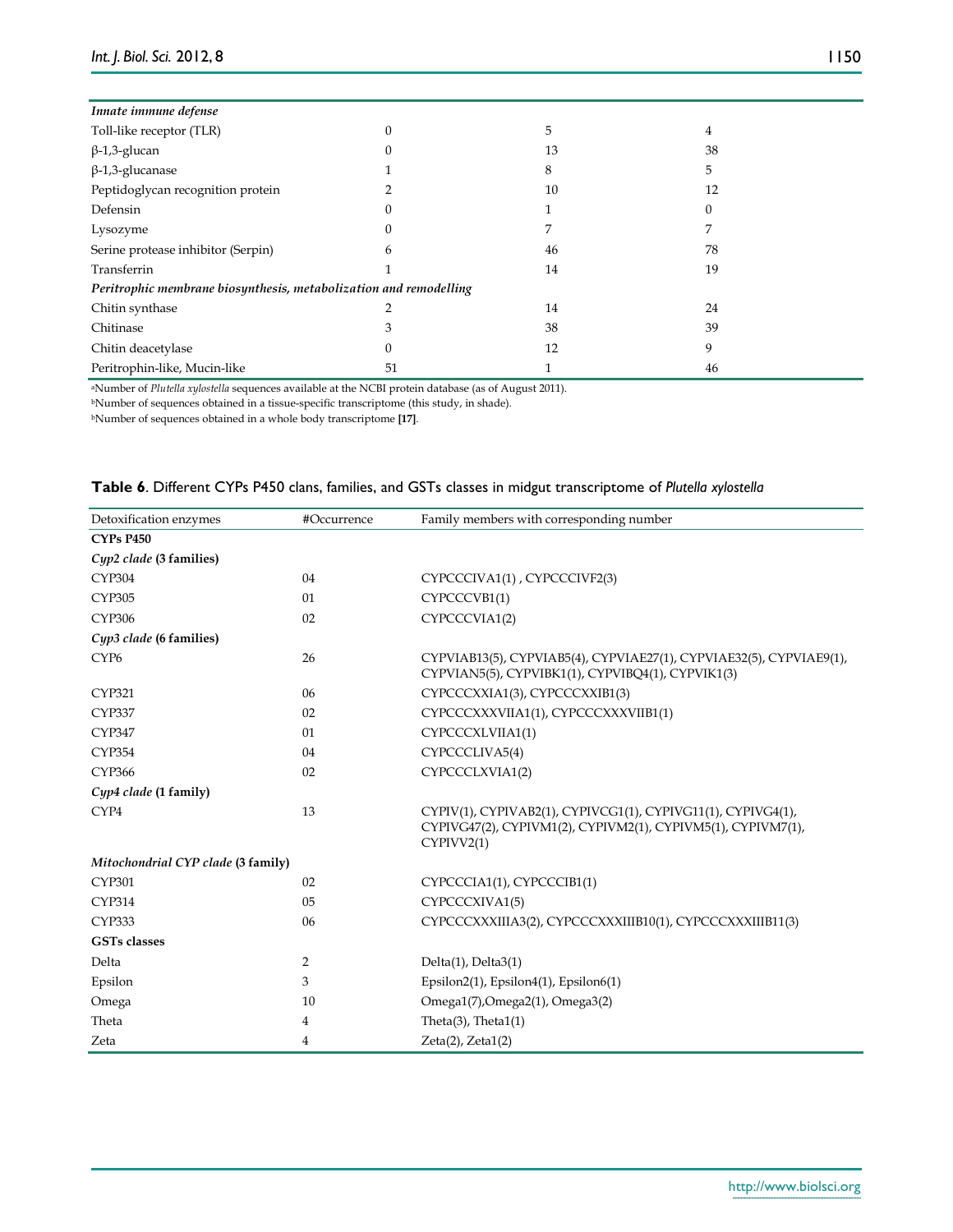| Gene                                       | Number of occurrence |
|--------------------------------------------|----------------------|
| myosin                                     | 142                  |
| ATPase                                     | 113                  |
| proteasome                                 | 89                   |
| splicing factor                            | 84                   |
| longation factor                           | 70                   |
| lectin                                     | 54                   |
| dynein                                     | 50                   |
| eukaryotic translation initiation factor 3 | 49                   |
| tubulin                                    | 40                   |
| protein kinase C                           | 38                   |
| collagen                                   | 38                   |
| chitinase                                  | 38                   |
| clathrin                                   | 37                   |
| glycoprotein                               | 36                   |
| ubiquitin specific protease (USP)          | 31                   |
| NADH dehydrogenase (ubiquinone)            | 31                   |
| ATP synthase                               | 29                   |
| coatomer protein complex                   | 27                   |
| sorting nexin (SNX)                        | 26                   |
| actin                                      | 24                   |

**Table 7**. Top 20 housekeeping genes in *Plutella xylostella* larval midgut transcriptome



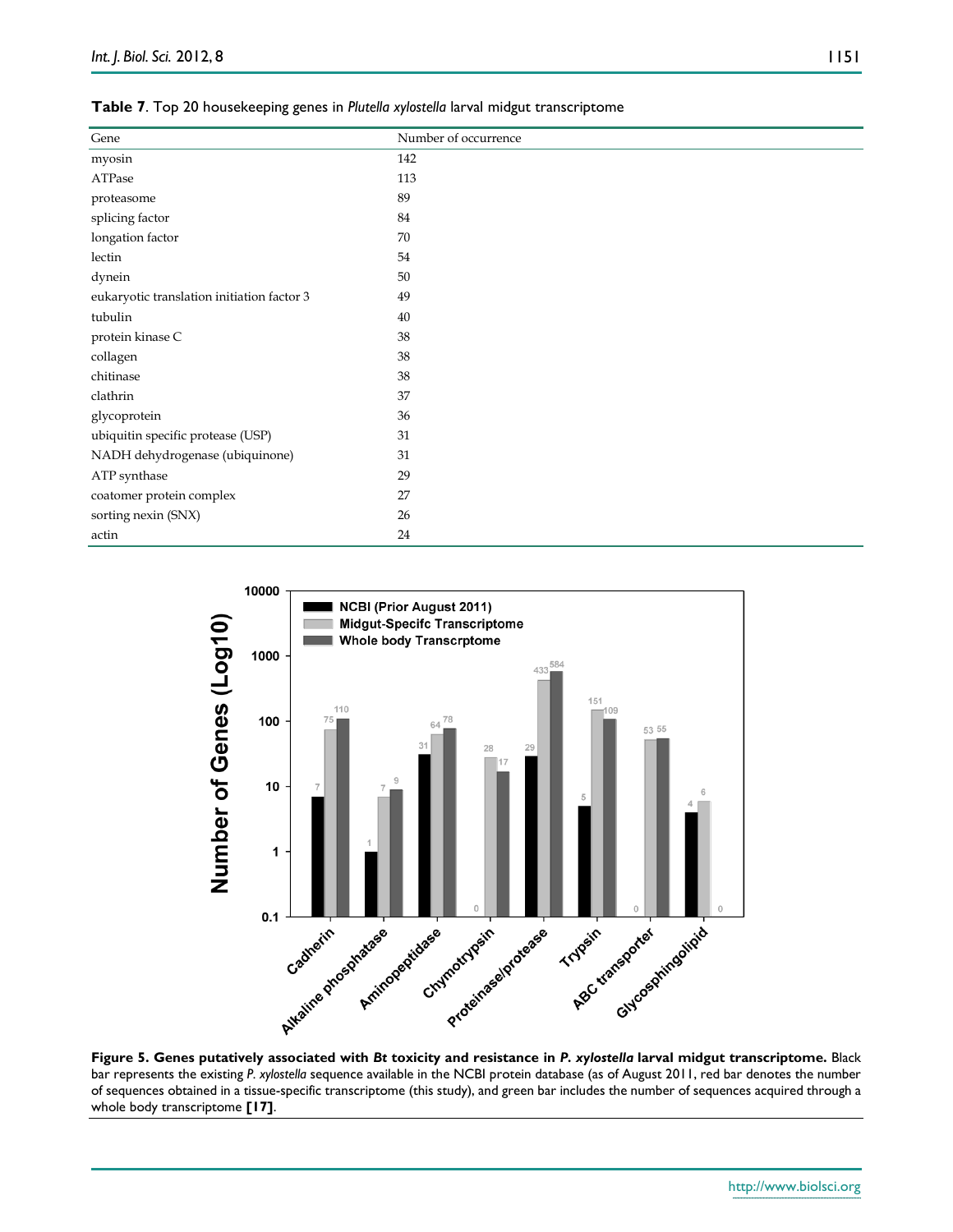The most abundant digestive enzymes in this study are carboxypeptidase and aminopeptidase, a group of specialized exopeptidases that break down dietary proteins into amino acids and small peptides. Current studies of insect digestive exopeptidases have been focused primarily on aminopeptidases due to the fact that midgut aminopeptidases may serve as the receptors for *Bt* endotoxins [35-38]. In this study, a wealth of aminopeptidases and carboxypeptidases were uncovered, and these finding will undoubtedly facilitate the future research on *P. xylostella* midgut exopeptidases.

## **Candidate genes involved in the immune and defense response**

Although the insect midgut has traditionally been viewed as a tissue primarily involved in digestion and detoxification, several studies have also placed increasing emphasis on the immune responsiveness of this tissue [39-41]. Some immune responses induced by the presence of microbes in food can be transmitted from insect parent to their offspring [41, 42]. Recent studies have identified a significant number of immune- and metabolic-related genes in the midgut. Transcriptomic analysis on parasitized versus non-parasitized *P. xylostella* larvae led to the identification of *Ds*IV, a gene expressed by ichnoviruses, a **s**ymbiotic polydnaviruses associated with ichneumonid parasitoids, *Diadegma semiclausum*  [8]. *Ds*IV plays a major role in host immune suppression and developmental regulation. In our *P. xylostella* larval midgut EST database, the most abundant immune response genes are putative serine proteinase inhibitors or serpins. After consolidating the original 64 unigenes, we identified 21 different serpin sequences (Additional file 2: Table S12). Among them, 5 correspond to the existing *P. xylostella* serpins (3 serpin-1, 1 serpin-2, and 1 serpin-3) [43], and the remaining 16 unigenes are novel serpins (Additional file 2: Table S12).

Among the 6 different PGRPs identified in this study (Additional file 2: Table S13), two match the known *P. xylostella* PGRPs, and the other four are new genes (PGRP-LC, PGRP-SC2, PGRP-D and PGRP-B). Based on the InterProScan analysis, these new PGRPs all possess a conserved amidase-like domain (IPR002502), a typical active site for PGRPs. Further analysis shows that *P. xylostella* PGRP-B is very similar to PGRP-B from the Eri silkworm, *Samia cynthia ricini* [44], and PGRP-LB from the fruit fly, *Drosophila melanogaster* [45]. Both of these PGRPs are constitutively expressed in the larval midgut. PGRP-LC in *D. melanogaster* serves as a signal-transducing innate immune receptor [46, 47]. In *P. xylostella*, the functional characterization of PGRP-LC, -SC2, -D and -B homologues identified in this study could therefore be a logical first step to understand how peptidoglycan fragments are recognized by the lepidopteran immune system.

The primary structure of defensin-like-1 protein genes (Unigene51045\_mk) from *P. xylostella* midgut was compared with other lepidopteran defensins in Additional file 2: Figure S1. The amino acid alignments show a highly conserved six cysteine residues in these defensin-like proteins (Additional file 2: Figure S1). As part of the innate immune defense against pathogens, a group of 5 ESTs putatively encoding lysozymes were indentified in the *P. xylostella* larval midgut (Additional file 2: Table S14). The deduced amino acid sequence alignments show the alpha-lactalbumin motif (lysozyme C signature) in the *P. xylostella* lysozyme-like protein 1 (LLP1, Unigene58181\_mk) (Additional file 2: Figure S2). However, the *P. xylostella* LLP1 lacks the catalytic residues Glu and Asp (marked with \* in Additional file 2: figure S2), which are conserved in classical lysozymes and necessary for their enzymatic activity [48]*.* In tasar silkworm, *Antheraea mylitta*, the lack of this critical residue is thought to account for the loss of muramidase activity [48], and the similar enzymatic consequences would therefore be hypothesized for the *P. xylostella* LLP1 homologue.

# **Genes putatively involved in the peritrophic membrane biosynthesis, metabolization and remodeling**

The midgut is involved in the biosynthesis, degradation, and remodeling of the peritrophic matrix (PM), a permeable protein shield protecting the midgut epithelium and a likely target site for *Bt* toxins [49]. Fourteen chitin synthase related sequences were obtained; in which 8 unigenes correspond to the chitin synthase 1(Table 5). *P. xylostella* chitin synthase 1 were found to express in all developmental stages [50]. After consolidating the redundant sequences, 4 different chitin synthase sequences (Unigene23722\_mk, Unigene60458\_mk, Unigene4562\_mk, and Unigene12371\_mk) were identified (Additional file 2: Table S15). Sequence comparisons of predicted amino acid sequence of the longest *P. xylostella* chitin synthase (Unigene4562\_mk) with other lepidopteran chitin synthase are shown in Additional file 2: Figure S3. In addition, 9 putative chitin deacetylase sequences containing chitin deacetylase 1, 2, 4, 5a and 5b were consolidated from the initial pool of 21 unigenes by removing the redundant sequences (Additional file 2: Table S16).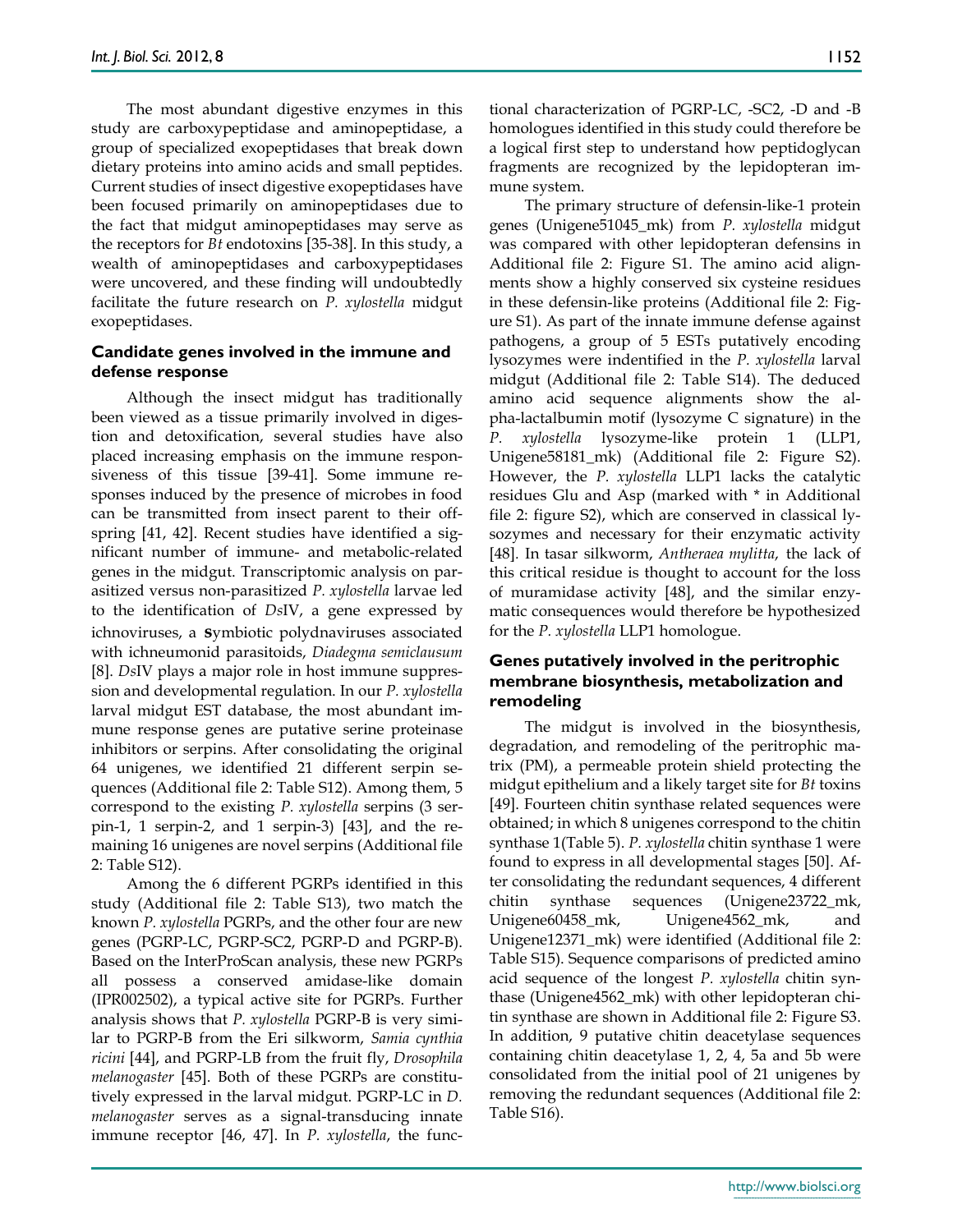## **Housekeeping genes**

Normalization of target gene expression levels is a critical step in the qRT-PCR analysis, a molecular biology tool used extensively for the downstream functional characterization of the annotated candidate genes [51]. The use of reference genes as internal controls is the most common method for normalizing the qRT-PCR data [52]. In this study, referring to a list of human reference genes [53], 28,768 annotated unigenes were subjected to the housekeeping genes search. A total of 1808 unigenes grouped into 119 clusters were annotated as the putative reference genes (Additional file 2: Table S17). Among them, the most well represented housekeeping genes in the *P. xylostella* larval midgut are myosin (142, 7.85%), follows by ATPase (113, 6.25%) and proteasome (89, 4.92%). (Table 7, Additional file 2: Table S17). To standardize the qRT-PCR analysis in *P. xylostella,* a parallel study is currently underway to select the appropriate reference genes from these newly annotated housekeeping genes.

# **MATERIALS AND METHODS**

### *Plutella xylostella* **colony maintenance**

The PXR colony has been maintained since 2005 and subjected to the laboratory selection with Cry1Ac at the Institute of Vegetables and Flowers, Chinese Academy of Agricultural Sciences.. *Plutella xylostella* colonies were provisioned with cabbage seedlings (*Brassica oleracea* L., cv Jingfeng 1), and kept at 26°C with a 12:12 (L: D) photoperiod.

## **RNA isolation and cDNA library construction for transcriptome analysis**

Fresh midgut tissue was dissected from 3rd instar *P. xylostella*. Midgut total RNA was extracted with Trizol reagent (Invitrogen) according to the manufacturer's instructions. The quality and integrity of resultant total RNA was checked on 1% agarose gel first, and further examined with a 2100 Bioanalyzer (Agilent Technologies) using a minimum RIN (RNA Integrated Number) value of 8. Poly (A)-containing RNA was then separated from total RNA using the Dynabeads® mRNA purification kit (Invitrogen), and the quality was checked on a denaturing gel. The cDNA library for transcriptome sequencing was prepared using the ScriptSeq™ mRNA-Seq Library Preparation Kit (Illumina, San Diego, CA) following manufacturer's recommendations.

#### **Sequence analysis**

The cDNA library was sequenced on the Illumina sequencing platform (GAII). The insert size of the library is approximately 200 bp and both ends of the cDNA were sequenced. Image deconvolution and quality value calculations were performed using the Illumina GA pipeline 1.3. The raw reads were cleaned by removing adaptor sequences, empty reads and low quality sequences (reads with unknown sequences 'N'). The reads obtained were assembled using Trinity [18]. The result unigenes were used for the blast search and annotation against an NCBI nr database using an E-value cut-off of 10-5. Functional annotation by gene ontology terms (GO; http://www.geneontology.org) was analyzed by Blast2go software. The COG and KEGG pathway annotation were performed using Blastall software against Cluster of Orthologous Groups database and Kyoto Encyclopedia of Genes and Genomes database, respectively. The data sets are available at the NCBI Short Read Archive (SRA) with the accession number: SRX101299.

#### **Identification of putative molecular markers**

SNPs were predicted using the Short Oligonucleotide Alignment Program 2 (SOAP2) software package [SOAPsnp, 54]). Briefly, all high quality reads were used for mapping with arbitrary criteria of at least 5 reads supporting the consensus or variant. The identification and localization of microsatellites were accomplished using a PERL5 script (*MIcroSAtellite* MISA) [55]. The script can identify both perfect and compound microsatellites, which are interrupted by certain number of bases.

# **Identification and classification of putative transcription factors**

ESTScan [56] was used to detect coding sequences in assembled EST sequences. Sequences that resulted in peptides longer than 50 amino acids were used to predict TFs. TF prediction was carried out according to He *et al* [57] with some modifications. The HMM profiles of 75 TF families were downloaded from the *Drosophila* Transcription Factor Database (http://www.flytf.org/) and PFAM [58]. An HMMER search with a threshold E-value of 0.01 was carried out and unique genes with significant hits to the HMM profiles were annotated as TFs.

## **SUPPLEMENTARY MATERIAL**

Additional File 1: Table S1-S7. http://www.biolsci.org/v08p1142s1.xlsx Additional File 2: Figure S1-S3 and Table S8-S17. http://www.biolsci.org/v08p1142s2.pdf

#### **ACKNOWLEDGEMENTS**

Authors are grateful to the two anonymous re-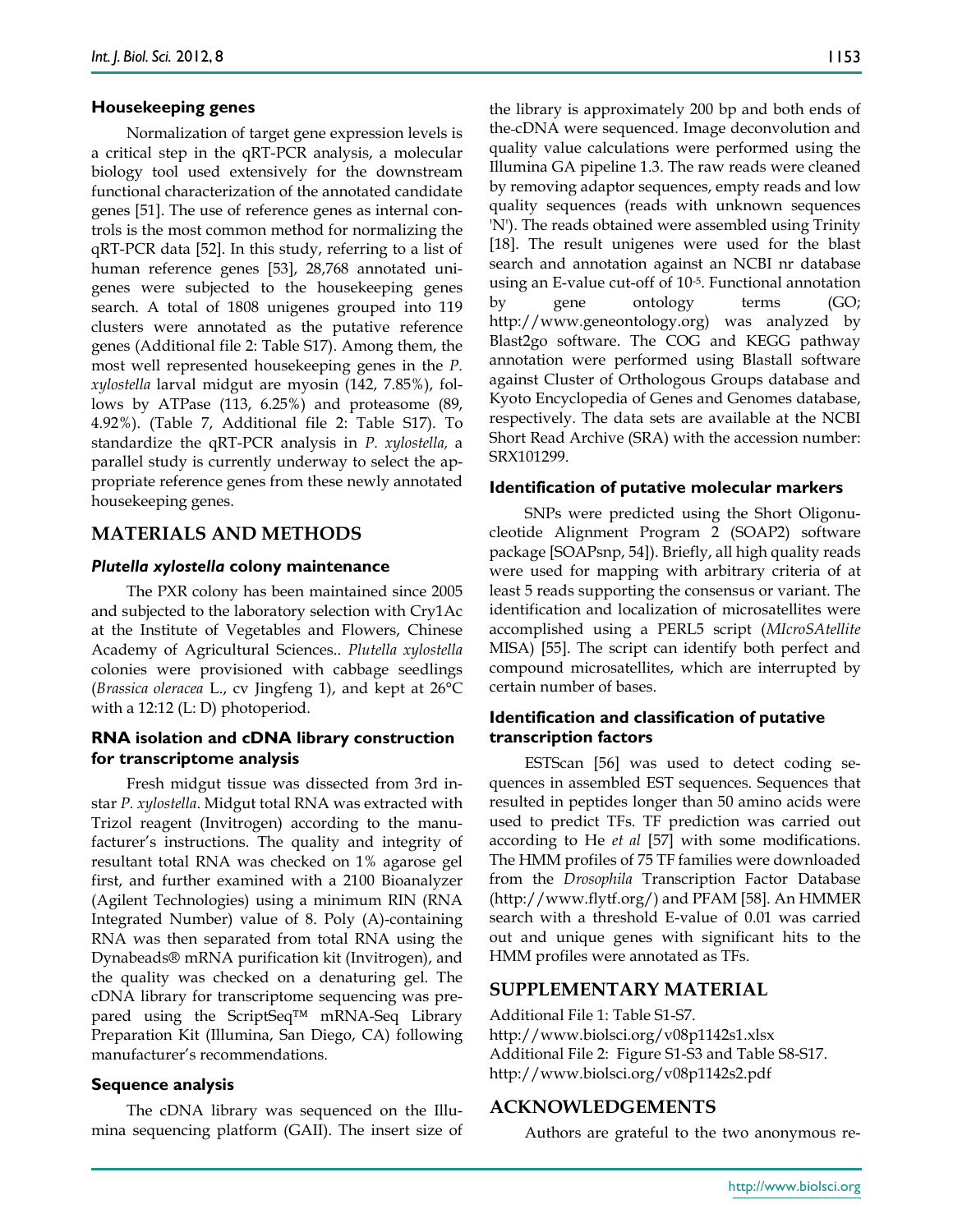viewers for their critical comments and suggestions. Special thanks go to Dr. John Obrycki (University of Kentucky) for his comments on an earlier draft. The current study was supported by the National Natural Youthful Science Foundation of China (Grant No. 30900948), the Special Fund for Agro-scientific Research in the Public Interest (201103021), the National Science and technology support task (2012BAD19B06), the National Basic Research and Development Program of China (2009CB119004), and the Key Laboratory of Biology and Genetic Improvement of Horticultural Crops, Ministry of Agriculture, P. R. China.

## **Author Contributions**

Conceived and designed the experiments: WX YYL XGZ YJZ. Performed the experiments: WX YYL. Analyzed the data: WX XGZ. Contributed reagents/materials/analysis tools: WX YYL XGZ YJZ. Wrote the paper: WX WF ZXY QJW SLW BYX XGZ YJZ.

## **Competing Interests**

The authors have declared that no competing interest exists.

## **References**

- 1. Talekar NS. Biology, ecology, and management of the diamondback moth. Annu Rev Entomol. 1993; 38: 275-301.
- 2. Tabashnik BE, Van Rensburg JBJ, Carriere Y. Field-evolved insect resistance to Bt crops: Definition, theory, and data. J Econ Entomol. 2009; 102: 2011-2025.
- 3. Altre JA, Vandenberg JD, Cantone FA. Pathogenicity of Paecilomyces fumosoroseus isolates to diamondback moth, *Plutella xylostella*: correlation with spore size, germination speed, and attachment to cuticle. J Invertebr Pathol. 1999; 73: 332-8.
- 4. Liu X, Luo Q, Zhong G, et al. Molecular characterization and expression pattern of four chemosensory proteins from diamondback moth, *Plutella xylostella* (Lepidoptera: Plutellidae). J Biochem. 2010; 148: 189-200.
- 5. Lee DW, Shrestha S, Kim AY, et al. RNA interference of pheromone biosynthesis-activating neuropeptide receptor suppresses mating behavior by inhibiting sex pheromone production in *Plutella xylostella* (L.). Insect Biochem Molec. 2011; 41: 236-43.
- 6. Huang F, Shi M, Yang YY, et al. Changes in hemocytes of *Plutella xylostella* after parasitism by *Diadegma semiclausum*. Arch Insect Biochem. 2009; 70: 177-87.
- 7. Eum JH, Seo YR, Yoe SM, et al. Analysis of the immune-inducible genes of *Plutella xylostella* using expressed sequence tags and cDNA microarray. Dev Comp Immunol. 2007; 31: 1107-20.
- 8. Etebari K, Palfreyman RW, Schlipalius D, et al. Deep sequencing-based transcriptome analysis of *Plutella xylostella* larvae parasitized by *Diadegma semiclausum*. BMC Genomics. 2011; 12: 446.
- 9. Yang L, Fang Z, Dicke M, et al. The diamondback moth, *Plutella xylostella*, specifically inactivates Mustard Trypsin Inhibitor 2 (MTI2) to overcome host plant defence. Insect Biochem Molec. 2009; 39: 55-61.
- 10. Baxter SW, Chen M, Dawson A, et al. Mis-spliced transcripts of nicotinic acetylcholine receptor α6 are associated with field evolved spinosad resistance in *Plutella xylostella* (L.). PLoS Genetic. 2010; 6: e1000802.
- 11. Bautista MA, Miyata T, Miura K, et al. RNA interference-mediated knockdown of a cytochrome P450, CYP6BG1, from the diamondback moth, *Plutella xylostella*, reduces larval resistance to permethrin. Insect Biochem Molec. 2009; 39: 38-46.
- 12. Baxter SW, Badenes-Pérez FR, Morrison A, et al. Parallel evolution of Bt toxin resistance in lepidoptera. Genetics. 2011; doi: 10.1534/genetics.111.130971.
- 13. Simpson RM, Newcomb RD, Gatehouse HS, et al. Expressed sequence tags from the midgut of *Epiphyas postvittana* (Walker) (Lepidoptera: Tortricidae). Insect Mol Biol. 2007; 16: 675-690.
- 14. Coates BS, Sumerford DV, Hellmich RL, et al. Mining an *Ostrinia nubilalis* midgut expressed sequence tag (EST) library for candidate genes and single nucleotide polymorphisms (SNPs). Insect Mol Biol. 2008; 17: 607-620.
- 15. Pauchet Y, Wilkinson P, Vogel H, et al. Pyrosequencing the *Manduca sexta* larval midgut transcriptome: messages for digestion, detoxification and defence. Insect Mol Biol. 2010; 19: 61-75.
- 16. Meunier L, Prefontaine G, Van Munster M, et al. Transcriptional response of *Choristoneura fumiferana* to sublethal exposure of Cry1Ab protoxin from *Bacillus thuringiensis*. Insect Mol Biol. 2006; 15: 475-483.
- 17. He W, You M, Vasseur L, et al. Developmental and insecticide-resistant insights from the de novo assembled transcriptome of the diamondback moth, *Plutella xylostella*. Genomics. 2012; 99: 169-177.
- 18. Grabherr MG, Haas BJ, Yassour M, et al. Full-length transcriptome assembly from RNA-Seq data without a reference genome. Nat Biotechnol. 2011; 29: 644-52.
- 19. Kanehisa M, Goto S, Kawashima S, et al. The KEGG resource for deciphering the genome. Nucleic Acids Res. 2004; 32: 277-280.
- 20. Behura SK. Molecular marker systems in insects: current trends and future avenues. Mol Ecol. 2006; 15: 3087-3113.
- 21. Gahan LJ, Pauchet Y, Vogel H, et al. An ABC transporter mutation is correlated with insect resistance to Bacillus thuringiensis Cry1Ac toxin. PLoS Genetic. 2010; 6: e1001248.
- 22. Li X, Schuler MA, Berenbaum MR. Molecular mechanisms of metabolic resistance to synthetic and natural xenobiotics. Annu Rev Entomol. 2007; 52: 231-253.
- 23. Hopkins BW, Longnecker MT, Pietrantonio PV. Transcriptional overexpression of CYP6B8/CYP6B28 and CYP6B9 is a mechanism associated with cypermethrin survivorship in field-collected Helicoverpa zea (Lepidoptera: Noctuidae) moths. Pest Manag Sci. 2011; 67: 21-5.
- 24. Huang Y, Xu Z, Lin X, et al. Structure and expression of glutathione S-transferase genes from the midgut of the Common cutworm, Spodoptera litura (Noctuidae) and their response to xenobiotic compounds and bacteria. J Insect Physiol. 2011; 57: 1033-44.
- 25. Yamamoto K, Teshiba S, Shigeoka Y, et al. Characterization of an omega-class glutathione S-transferase in the stress response of the silkmoth. Insect Mol Biol. 2011; 20: 379-86.
- 26. Karatolos N, Pauchet Y, Wilkinson P, et al. Pyrosequencing the transcriptome of the greenhouse whitefly, *Trialeurodes vaporariorum* reveals multiple transcripts encoding insecticide targets and detoxifying enzymes. BMC Genomics. 2011; 12: 56.
- 27. Ramsey JS, Rider DS, Walsh TK, et al. Comparative analysis of detoxification enzymes in *Acyrthosiphon pisum* and *Myzus persicae*. Insect Mol Biol. 2010; 19: 155-164.
- 28. Benton R, Vannice KS, Gomez-Diaz C, et al. Variant ionotropic glutamate receptors as chemosensory receptors in *Drosophila*. Cell. 2009; 136: 149-162.
- 29. Lahm GP, Cordova D, Barry JD. New and selective ryanodine receptor activators for insect control. Bioorgan Med Chem. 2009; 17: 4127-33.
- 30. Clegg JS, Evans DR. Blood trehalose and flight metabolism in the blowfly. Science. 1961; 134: 54-55.
- 31. Tatun N, Singtripop T, Sakurai S. Dual control of midgut trehalase activity by 20-hydroxyecdysone and an inhibitory factor in the bamboo borer *Omhisa fuscidentalis* Hampson. J Insect Physiol. 2008; 54: 351-357.
- 32. Tatun N, Singtripop T, Tungjitwitayakul J, et al. Regulation of soluble and membrane-bound trehalase activity and expression of the enzyme in the larval midgut of the bamboo borer *Omphisa fuscidentalis*. Insect Biochem Molec. 2008; 38: 788-795.
- 33. Friedman S. Trehalose regulation, one aspect of metabolic homeostasis. Annu Rev Entomol. 1978; 23: 389-407.
- 34. Becker A, Schloder P, Steele JE, et al. The regulation of trehalose metabolism in insects. Experientia. 1996; 52: 433-439.
- 35. Sangadala S, Walters FS, English LH, et al. A mixture of Manduca sexta aminopeptidase and phosphatase enhances *Bacillus thuringiensis* insecticidal Cry1Ac toxin binding and 86Rb+–K+ efflux in vitro. J Biol Chem. 1994; 269: 10088-10092.
- 36. Knight PJK, Crickmore N, Ellar DJ. The receptor for *Bacillus thuringiensis* Cry1a(C) delta-endotoxin in the brush border membrane of the lepidopteran *Manduca sexta* is aminopeptidase N. Mol Microbiol. 1994; 11: 429-436.
- 37. Gill M, Ellar D. Transgenic Drosophila reveals a functional in vivo receptor for the *Bacillus thuringiensis* toxin Cry1Ac1. Insect Mol Biol. 2002; 11: 619-625.